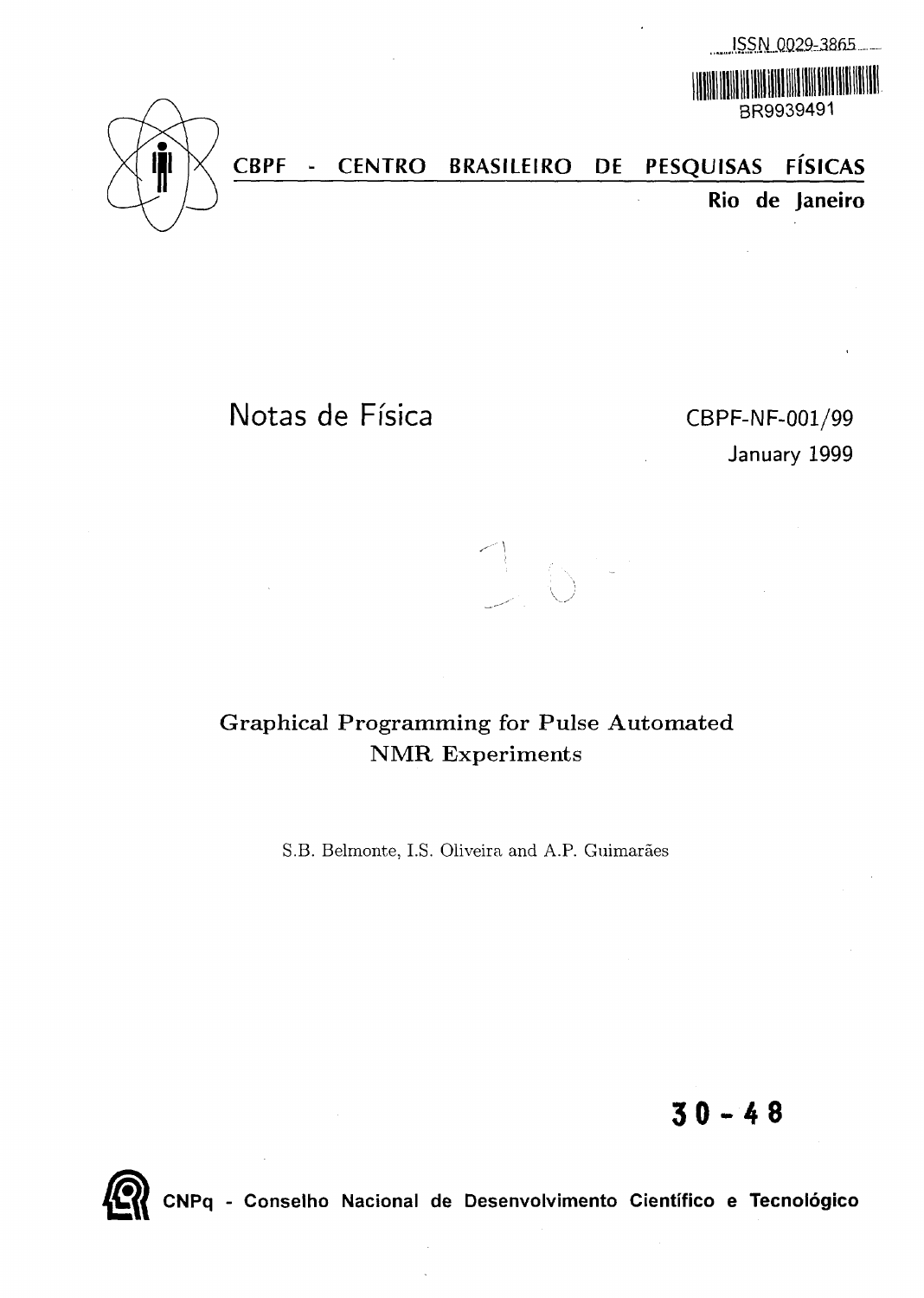#### Graphical Programming for Pulse Automated NMR Experiments\*

*S.B. Belmonte<sup>a</sup> , I.S. Oliveira, and A,P. Guimara.es*

Centro Brasileiro de Pesquisas Fisicas - CBPF/CNPq Rua Dr. Xavier Sigaud, 150 22290-180 - Rio de Janeiro, RJ, Brazil

"Universidade do Estado do Rio de Janeiro Rua Sao Francisco Xavier 524 20550-013 - Rio de Janeiro, RJ. Brazil

#### ABSTRACT

We describe a software program designed to control a broadband pulse Nuclear Magnetic Resonance (NMR) spectrometer used in zero-field NMR studies of magnetic metals. The software is written in the graphical language LabVIEW. This type of programming allows modifications and the inclusion of new routines to be easily made by the nonspecialist, without changing the basic structure of the program. The program corrects for differences in the gain of the two acquisition channels [U (phase) and V (quadrature)], and automatic baseline subtraction. We present examples of measurements of NMR spectra, spin-echo decay  $(T_2)$ , and quadrupolar oscillations, performed in magnetic intermetallic compounds.

<sup>&</sup>quot;to be published.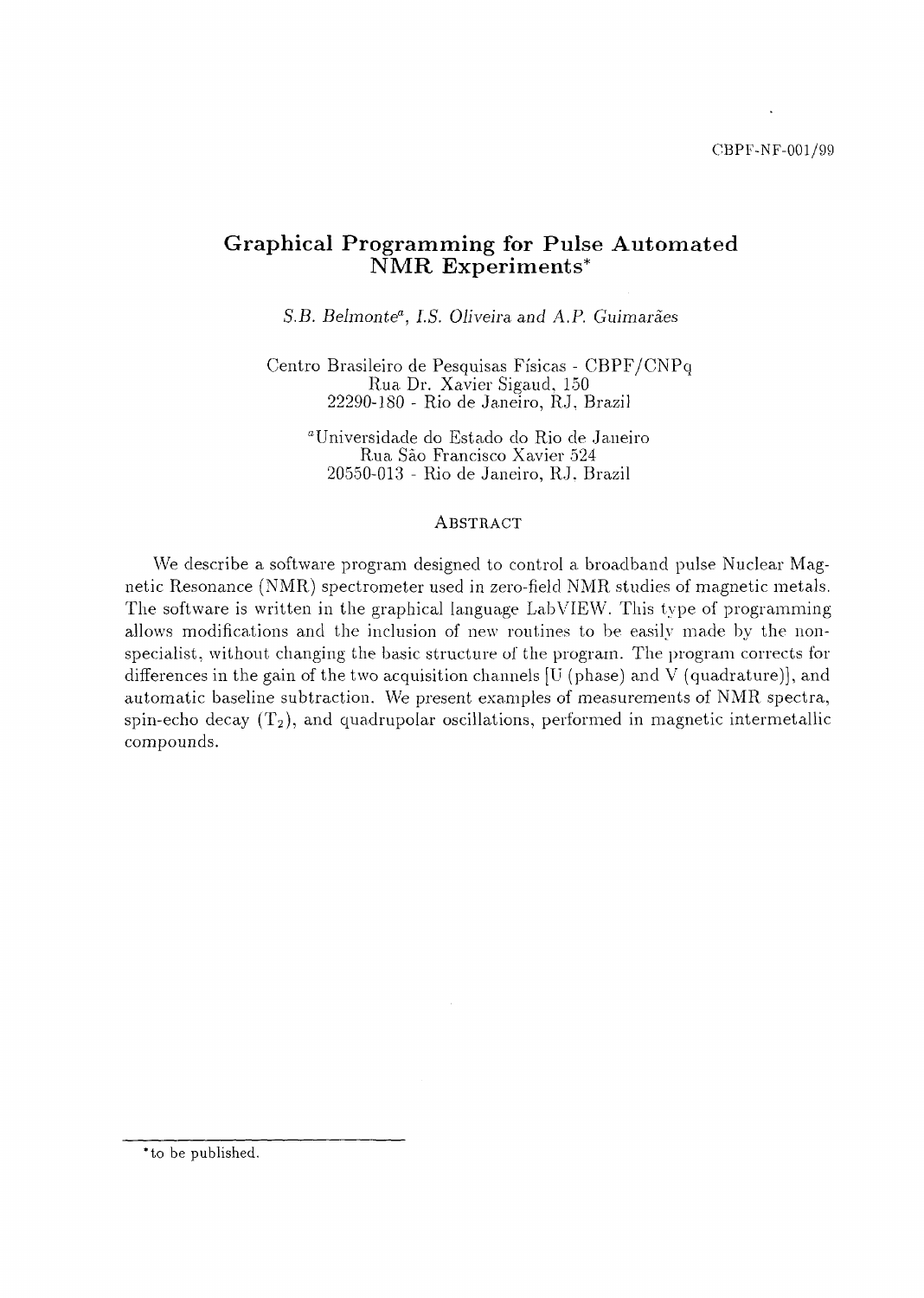### 1 Introduction

Pulse Nuclear Magnetic Resonance (NMR) has been successfully applied to the study of a variety of materials in Physics and Chemistry, and other areas of knowledge. The technique consists in the application of a sequence of radiofrequency pulses, which modulate a carrier signal tuned to the Larmor frequency of the precessing nuclear moments, and the observation of the system response, which in the case of a pair of pulses is the so-called *spin-echo.* The physical principles of nuclear magnetism and NMR can be found in the classical texts by Slichter [1] and Abragam [2].

Particularly fruitful has been the investigation of the magnetic properties of magnetically ordered materials using NMR, including alloys and intermetallic compounds. Spectroscopy and relaxation measurements yield detailed information about the crystallographic and magnetic structure, as well as the lattice dynamics involving conduction electrons, magnons, phonons, etc. Important reviews about these applications can be found in the literature [3, 4, 5].

The basic construction of a pulse Nuclear Magnetic Resonance spectrometer is described in [6]. It requires a frequency synthesizer, a pulse generator, a radiofrequency (rf) power amplifier and the means for the detection and amplification of the spin-echo signal. This is usually done by acquiring the signal in phase and quadrature, the components of the echo being called U and V.

The application of NMR to the study of the hyperfine interactions in magnetic metals through the spectroscopy and relaxation times has to deal with the short duration of signals, arising from the broadening of the lines of the spectra. Echo widths in these systems are typically between 0.5  $\mu$ s to 1  $\mu$ s, whereas relaxation times are about 50  $\mu$ s to 100  $\mu$ s for T<sub>2</sub> and 300  $\mu$ s to 500  $\mu$ s for T<sub>1</sub> [3, 5]. Considering the broadening due to electric quadrupolar interaction and hyperfine field inhomogeneities, linewidths can reach several tens of MHz.

Fast signals and broad spectra impose some conditions upon the spectrometer design, as discussed in references [3, 5]. Particular attention must be given to the variations of the baseline and gain which must be corrected at each measuring cycle. Usually, a cycle starts with the setting of the rf frequency (and possibly the rf power). The  $U(t)$  and  $V(t)$ signals are digitized within a "time window" for a pre-fixed number of times, and after some sort of averaging, the signals are integrated and the echo amplitude  $\epsilon$  is calculated:

$$
\epsilon = \sqrt{\left[\int U(t)dt\right]^2 + \left[\int V(t)dt\right]^2} \tag{1}
$$

The magnitude of  $\epsilon$  will depend on the NMR frequency  $\nu$ . A plot of  $\epsilon(\nu)$  against the frequency  $\nu$  is the NMR spectrum. In the case of relaxation measurements, the amplitude e is measured for different pulse separations, keeping the frequency constant.

In an actual experiment, the voltage amplitudes  $U(t)$  and  $V(t)$  must have the baseline subtracted. This problem becomes particularly critical for small signal-to-noise ratio and short pulses separation, due to "ringing" tails of pulses. In order to perform the subtraction operation, one has to know, at least in principle, the actual form of the baseline, which can depend on the NMR frequency, the radiofrequency power, and so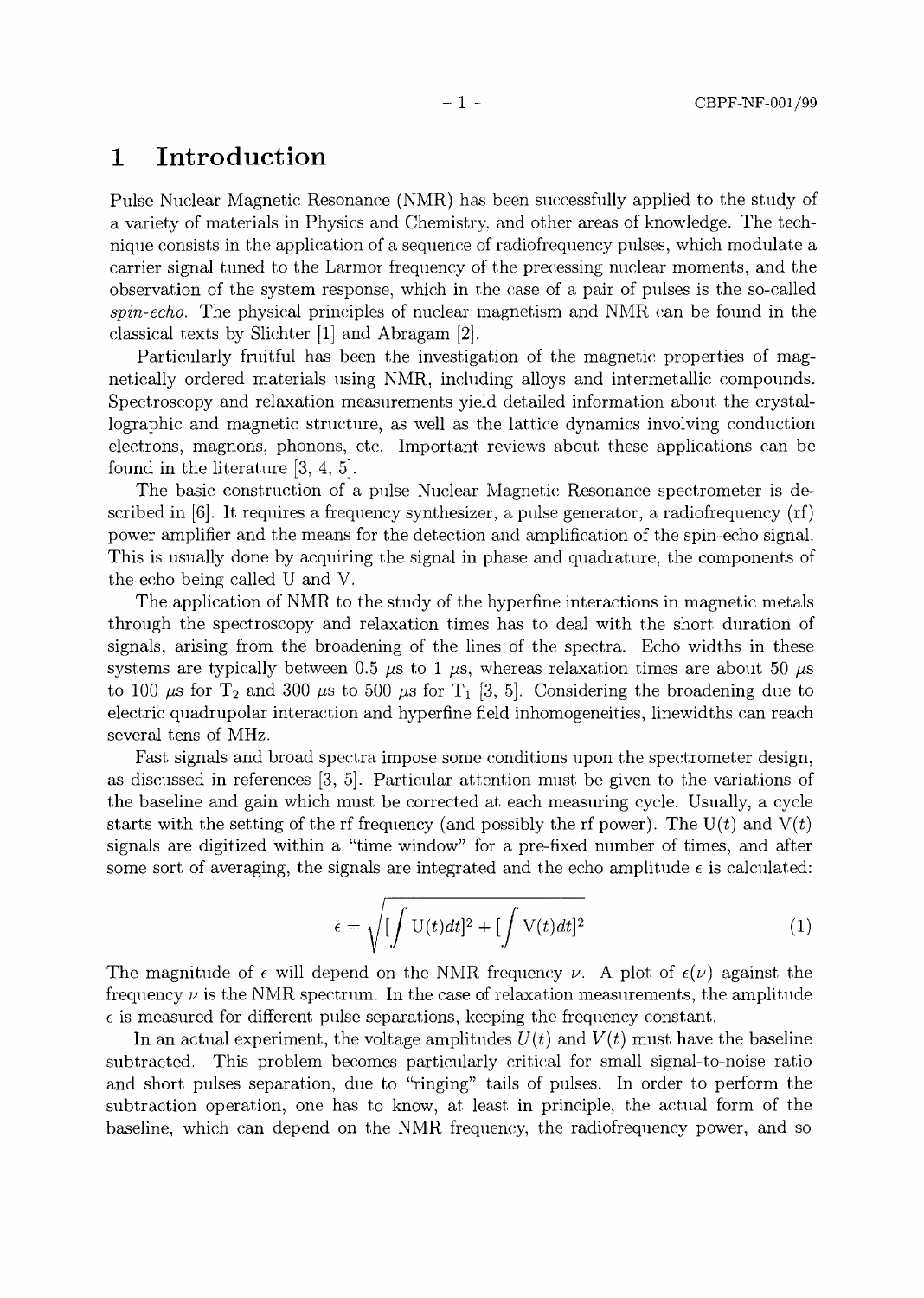on; this subtraction in the present work was made by least square fitting a straight line to the baseline. Moreover, if two amplification channels are used, possible variations in their gain have to be compensated, otherwise instrumental effects can appear in the NMR spectra. Nadolski et al. have recently described an interesting measuring sequence [7] to avoid this problem.

In the present report we describe a software to perform automatic measurements of NMR spectra and relaxation times in magnetically ordered metals (zero-field NMR), with the possibility of controlling the rf output power, using the graphical language Lab VIEW. In this type of programming, mathematical and logical operations are represented by icons which are linked together to assemble the program. Subroutines can be built and assigned new icons, and may be incorporated into the main program without changing its structure. The extreme versatility of graphical programming allows non-expert programmers to modify easily, or to improve the acquisition software.

### 2 The Spectrometer

Our spectrometer is home-made and similar to others reported in the literature [8, 9, 10]. It operates between 20 to 200 MHz, and can be very easily extended to higher frequencies. The transmitter is composed of a Fluke 6061A synthesizer, a Tecmag Mini Pulse Kit pulse programmer, a ENI 100-Watt, 400-MHz broadband rf power amplifier, and double balanced mixers (DBM) used for pulse modulation. The output power is controlled through a Wavetek P556 programmable attenuator. The receiver is built from a Doty Scientific (LN-2L) 500-MHz 31 dB pre-amplifier, a module for signal detection in quadrature (phase shifter, DBM's, power splitter) and a home-made 40 dB audio amplifier. The demodulated signals (U and V) are digitized in a Tektronix TDS 520A digital oscilloscope. A reference signal is sent to the demodulator and its phase is controlled through a relay. This, combined with the polarity of the pulses, allows full rotation of the signal through 0, 90, 180 and 270 degrees.

The synthesizer and oscilloscope are connected to a PC through standard GPIB interfaces, whereas the pulse programmer, attenuator and relay are connected via a parallel port. Figure 1 shows a simplified scheme of the spectrometer. The pulse programmer, originally developed to run under Macintosh environment, had to be adapted for an IBM compatible PC. For that an interface was built, whose diagram is shown in Figure 2.

## 3 Control Program

Figure 3 shows the NMR spectra acquisition program diagram. Commands and subroutines are represented by icons which are wired to each other according to the type of variable. These are codified in the colors and in the thickness of the wires: orange for floating numbers, blue for integers, green for logical variables and pink for strings. Thin wires carry single numbers, and the thick ones, arrays. The program is divided into three nested loops. Input parameters are: the initial and final frequencies, the frequency step, the pulse widths and separation, the number of acquisitions to be made in the scope, and the range of attenuations. The program starts initializing the oscilloscope and pulse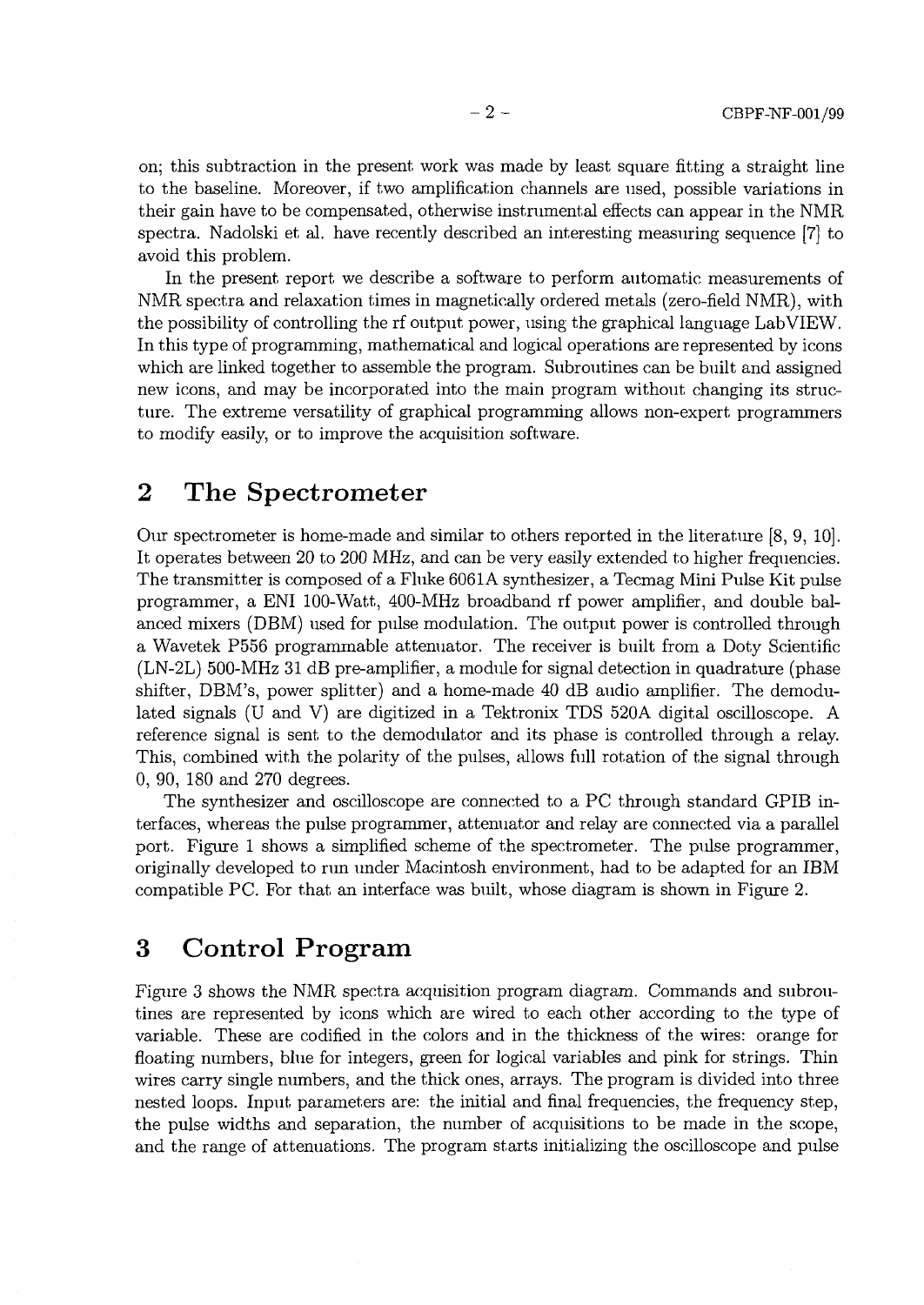programmer. The outermost loop sets some graphical features and the attenuation values. The middle one controls the synthesizer and the timing of the experiment. The innermost loop controls the whole acquisition process. It starts the oscilloscope, accumulates and acquires the signals, and rotates the reference phase. Each NMR spectral point corresponds to 4 cycles in this loop, that is, to 4 pairs of phase and quadrature signals. At the end of the fourth cycle, baseline and channel gain corrections are performed, the signals integrated, and the spin-echo amplitude calculated and plotted in the graph. This appears as in figure 4, the program panel. Then the acquired data point is saved, the frequency is changed, and the whole cycle starts again. After measurement of the last point, a backup file is created, the attenuation is changed, and a new spectrum is started.

The number of subroutines used in this program is over one hundred. Each new subroutine can be very easily incorporated into the main program (for instance, signal smoothing, filtering, or FFT) without changing its structure. The graphical display enhances the logical structure of the program, and facilitates the task of including new routines or modifications by non-specialists. As an example, consider the subroutine to perform baseline subtraction. This appears in the diagram of Fig. 3 as the little box labeled ' $\int (uv)$ '. Just before entering this routine, the program performs a channel-bychannel subtraction in the echo components obtained after rotating the reference signal phase. The routine then splits each echo component into four segments, takes the first and fourth ones and performs a linear least square fit. With the fitted parameters a full straight line is generated, and subtracted channel-by-channel from the original signal. After this operation, the components are integrated and the spin echo magnitude calculated.

The gain compensation for the two channels is made by combining the rotation of the phase of the reference signal with the polarity of the first pulse. This procedure also compensates for deviations in the actual phase angles of *U* and *V* [6].

Figure 5 shows the panel of a program used to measure relaxation times. One can choose a sequence of either two or three pulses, the pulse widths, separations, etc. The actual acquisition of the signal uses the same subroutine (the innermost loop) of figure 4. The example shown is a measurement of spin-echo decay  $(T_2)$  in the intermetallic compound GdAl2 at 49 MHz, 4.2 K. The decay exhibits very large electric quadrupolar oscillations, in accordance with [11].

### 4 Conclusions

Graphical language is an easy and suitable way to implement control programs for NMR experiments, for it does not require expertise in computer programming. We described a software program, using the graphical package Lab VIEW, designed to make automated measurements of NMR spectra and relaxation times in magnetically ordered metals. Our program includes automatic compensation for channel gain and phase differences, and baseline subtraction at each measured point. The first correction is accomplished by rotating the reference signal phase and inverting the pulses polarity, whereas the second one uses channel-by-channel subtraction and linear least square fitting. The inclusion of new subroutines for either control or data treatment can be easily implemented by the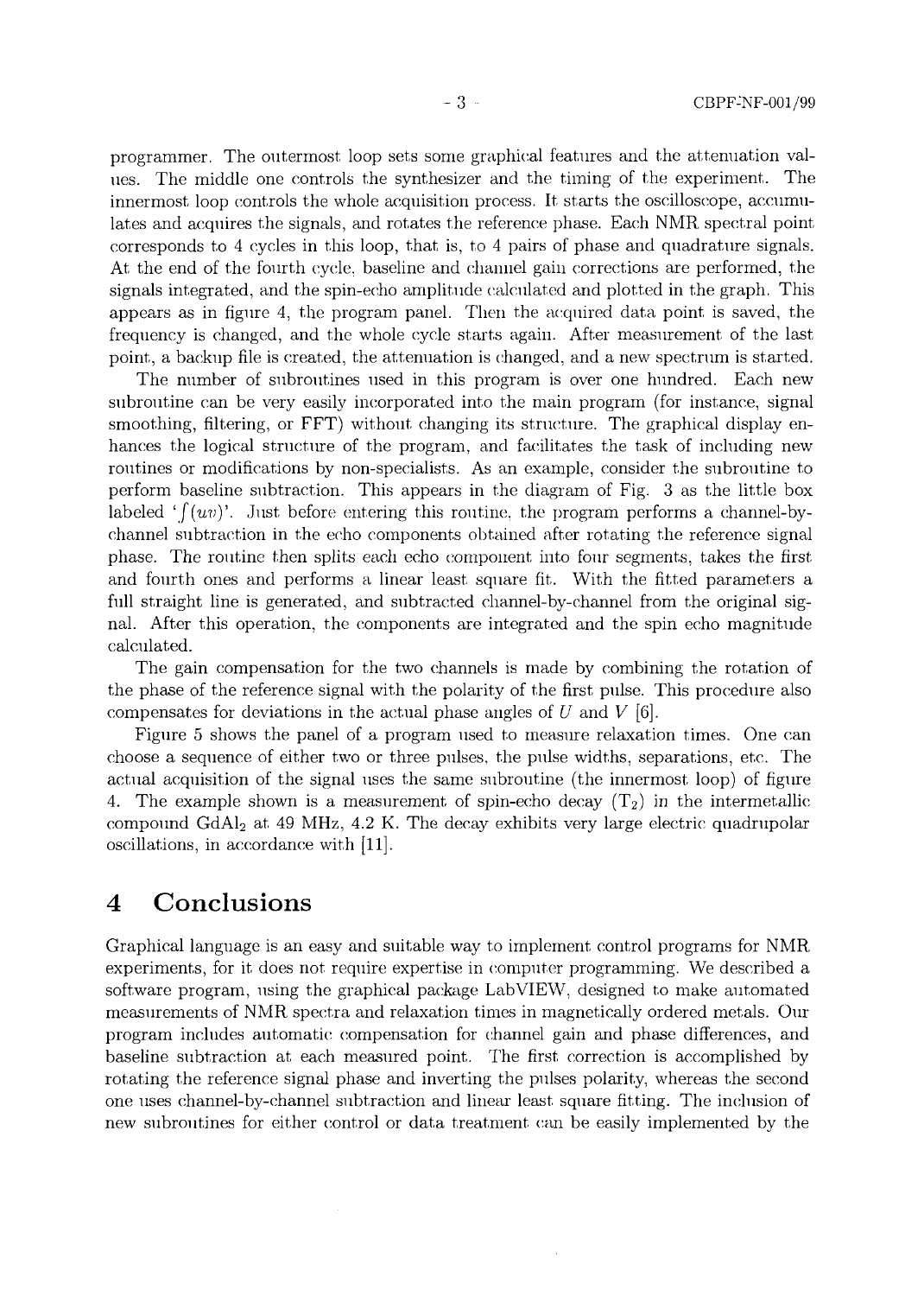non-specialist without changing the structure of the main program.

# References

- [1] C.P. Slichter, *Principles of Magnetic Resonance* 3rd ed. (Springer-Verlag, Berlin, 1990)
- [2] A. Abragam, *Principles of Nuclear Magnetism* (Clarendon, Oxford 1985)
- [3] M.A.H. McCausland and I.S. Mackenzie, *Adv. Phys.* 28 (1979) 305
- [4] E. Dormann, *Handbook on the Physics and Chemistry of Rare Earths* Eds. K.A. Gschneider Jr. and L. Eyring (Elsevier, 1991), **14** (1991) 63
- [5] A.P. Guimarães, *Magnetism and Magnetic Resonance in Solids* (Wiley, New York, 1998)
- [6] E. Fukushima and S.B.W. Roeder, *Experimental Pulse NMR: a Nuts and Bolts Approach* (Addison-Wesley, Reading, 1981)
- [7] S. Nadolski, M. Wojcik, E. J§dryka and K. Nesteruk, *J.Mag.Mag.Mat.* **140-144** (1995) 2187
- [8] G.D. Webber and P.C. Riedi, *J. Phys. E: Sci. Instrum.* **14** (1981) 1159
- [9] T. Dumelow and P.C. Riedi, *Hyp. Int.* 35 (1987) 1061
- [10] H. Figiel, *Mag. Res. Rev.* 16 (1991) 101
- [11] T. Dumelow, P.C. Riedi, J.S. Abell and O. Prakash, *J.Phys.F: Met. Phys.* 18 (1988) **77**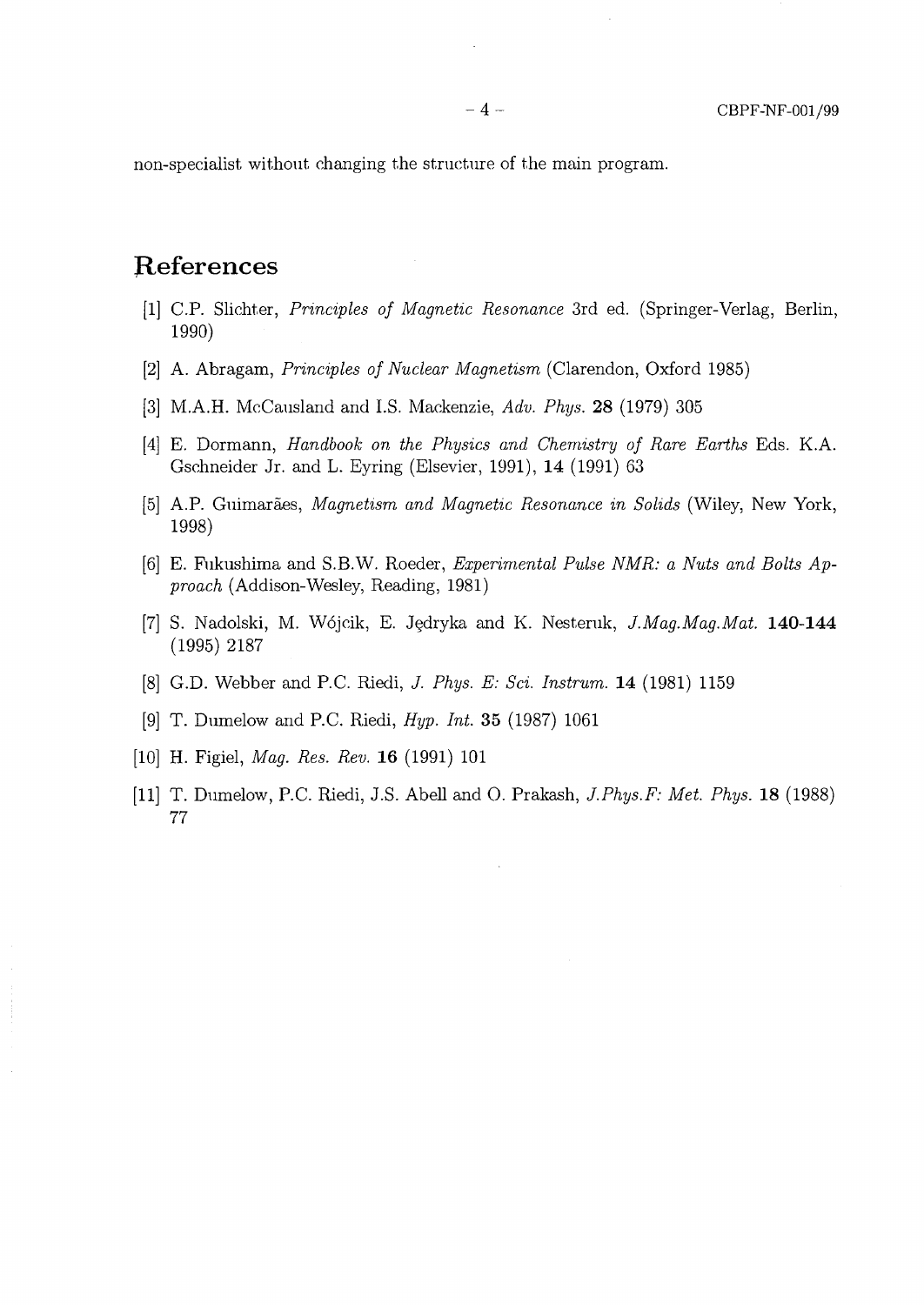#### **Figure Captions**

**Figure 1** - Simplified scheme of the spectrometer. Green lines show the parts controlled by the program.

**Figure 2** - Pulse programmer interface.

**Figure 3** - NMR spectra acquisition program. Subroutines are represented by icons, and type of variables in the color of wires. There are over one hundred subroutines in this program.

**Figure 4** - The front panel generated by the NMR acquisition program (figure 3). After baseline and gain corrections, each spectrum point is plotted on the screen, and saved in a backup file. Echo components are also shown.

**Figure 5** - Relaxation times measuring program. The figure shows a measurement of spin-spin decay  $(T_2)$  at the aluminum site (49 MHz) in the intermetallic compound  $GdAl<sub>2</sub>$  at 4.2 K.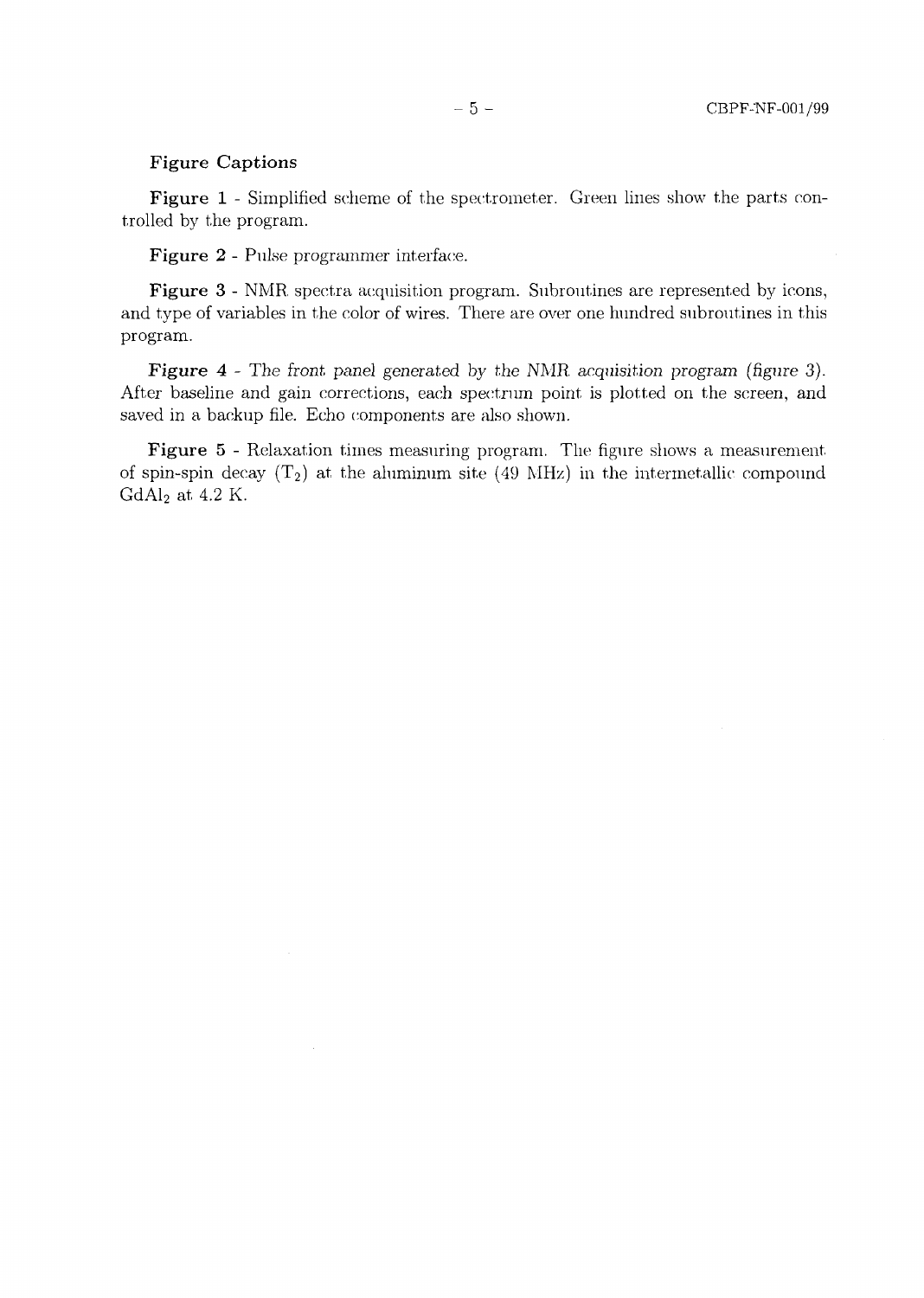

 $\sim$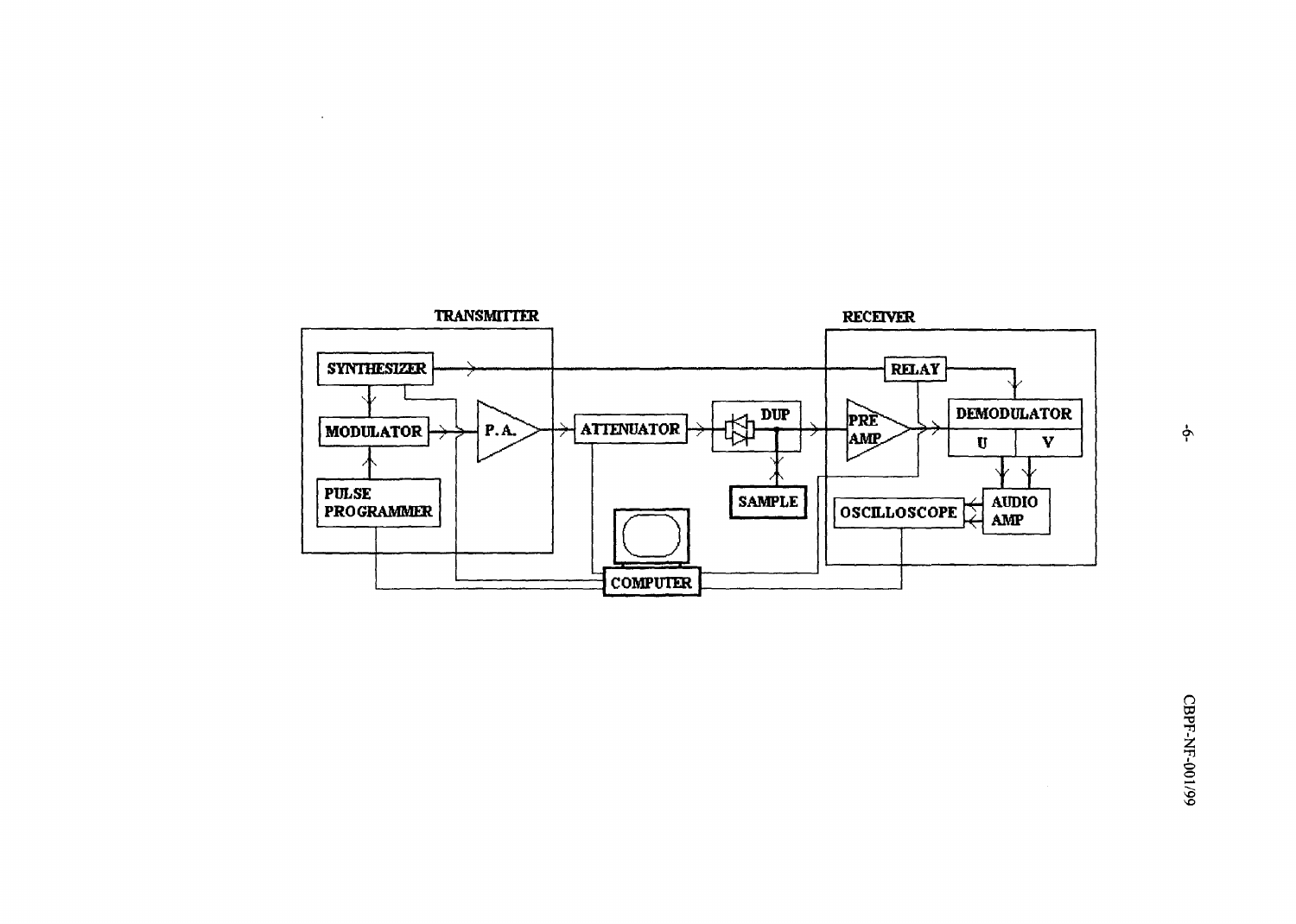

**-7-** CBPF-NF-001/99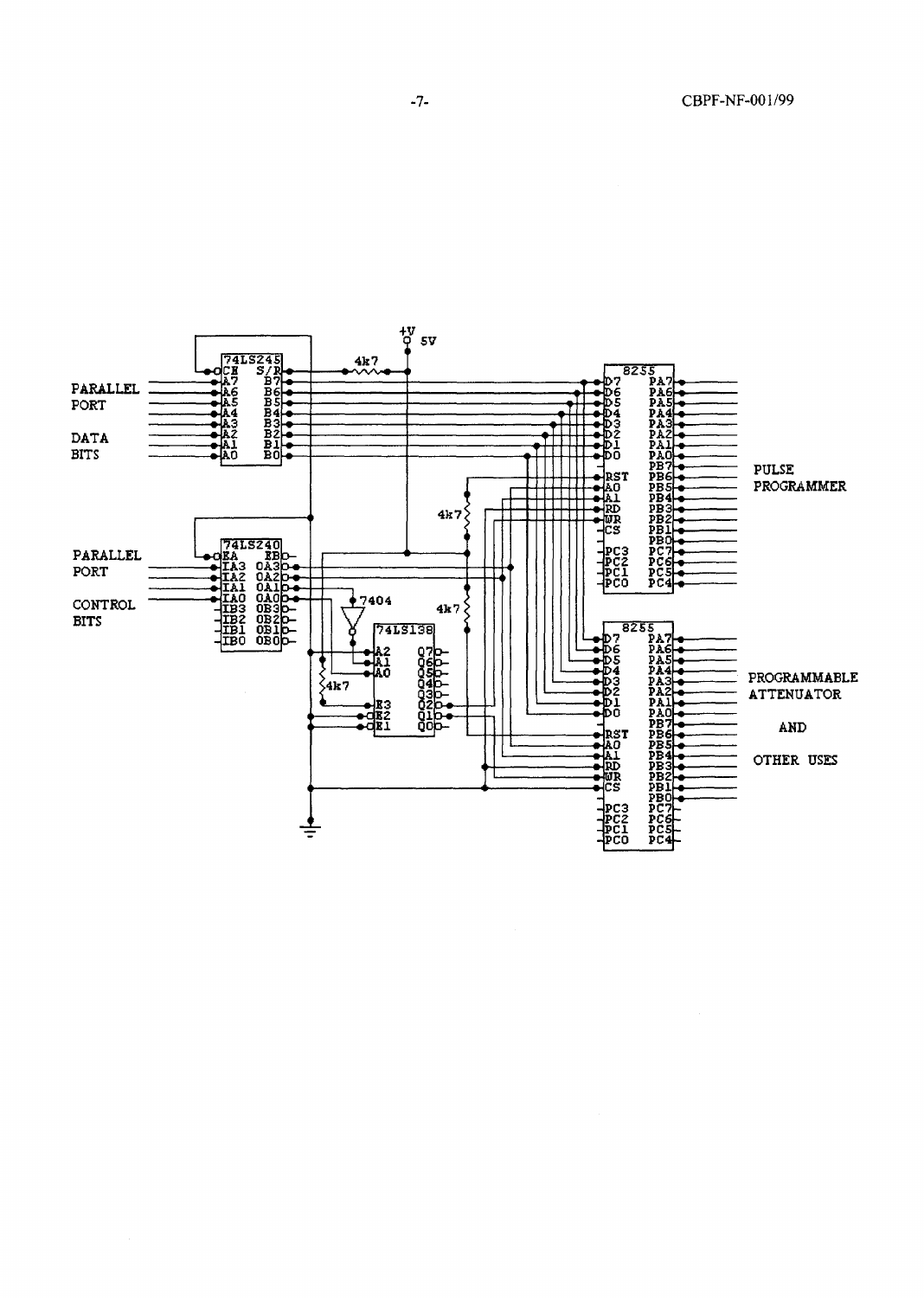

နှ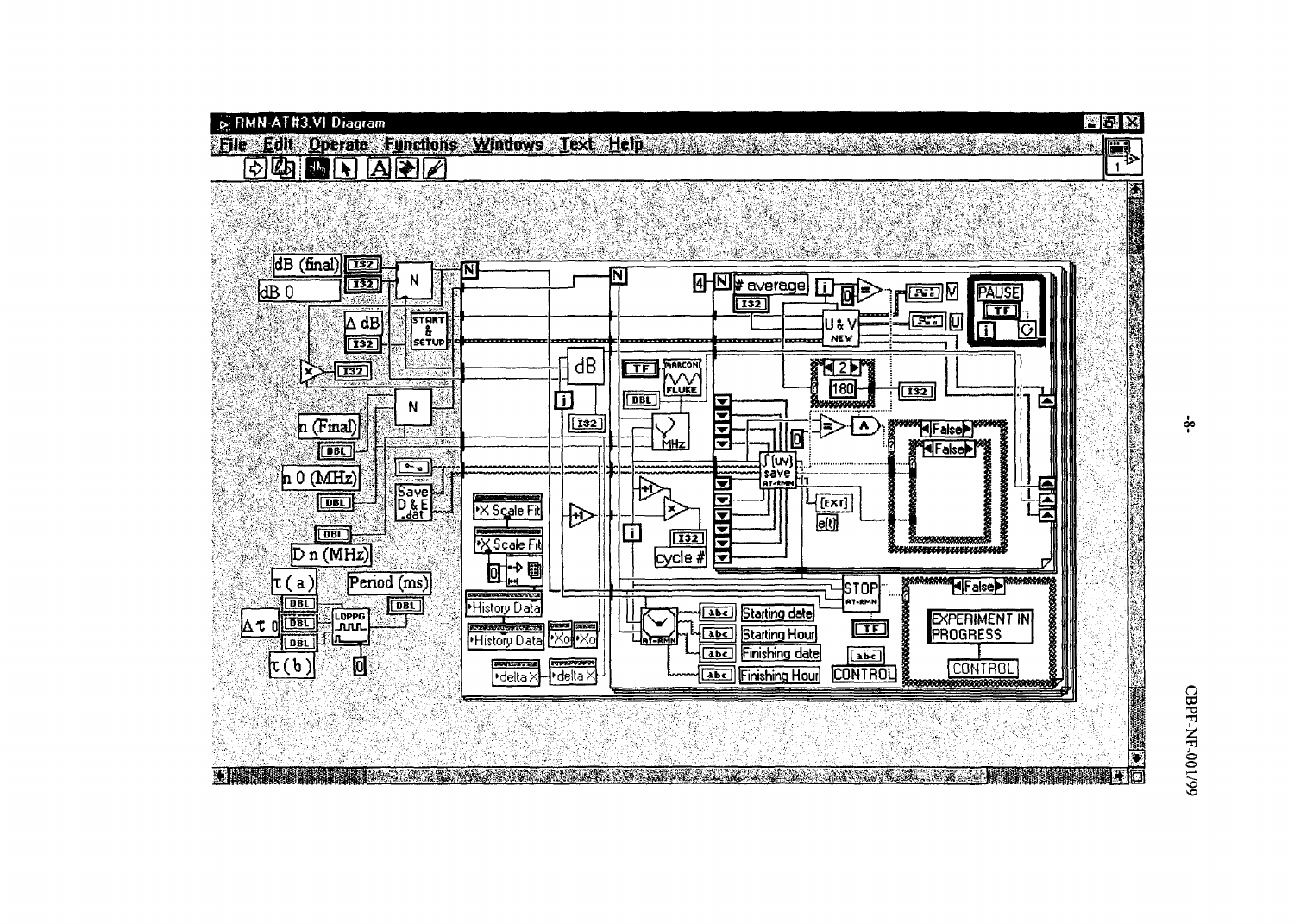

 $\dot{\varphi}$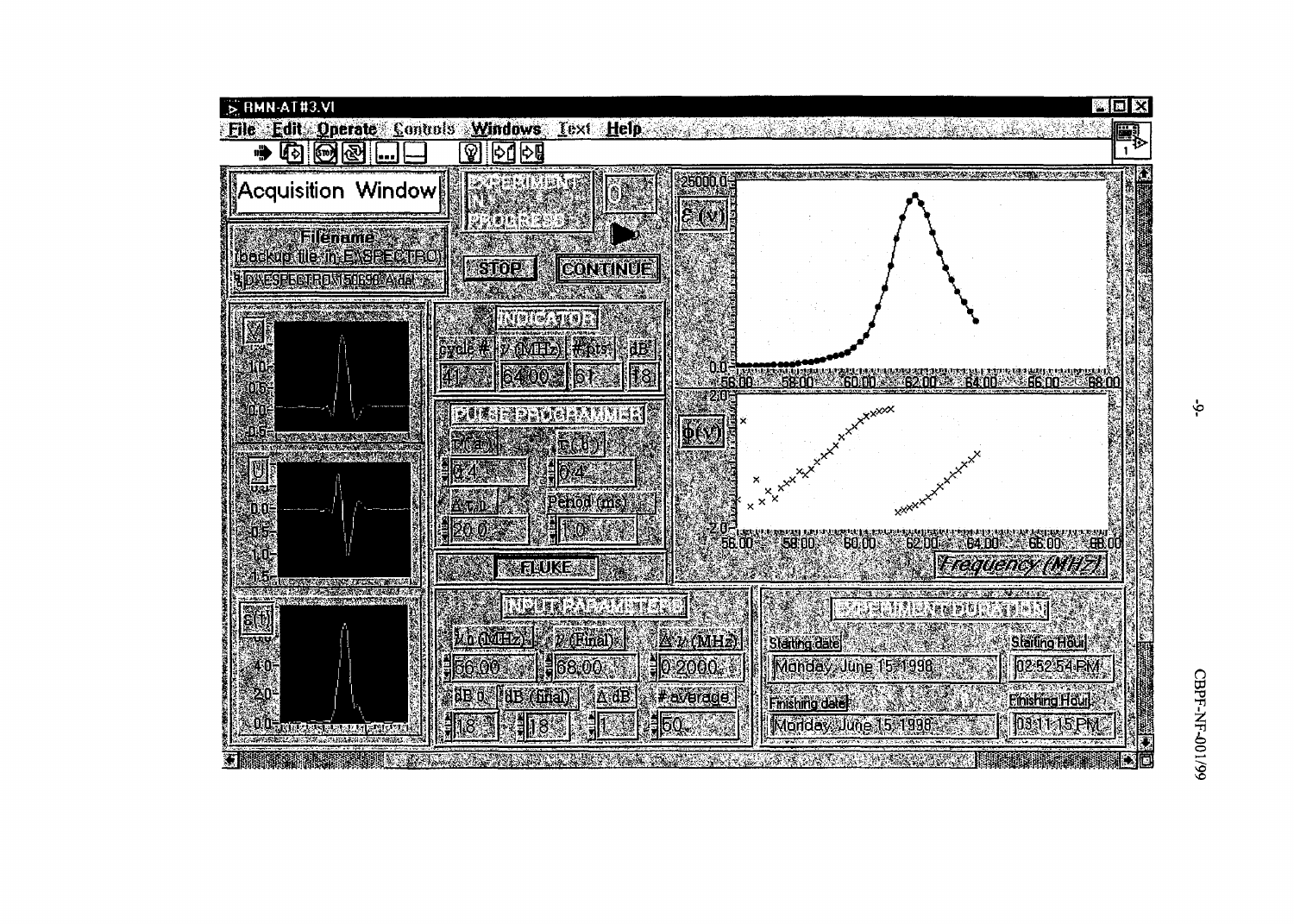